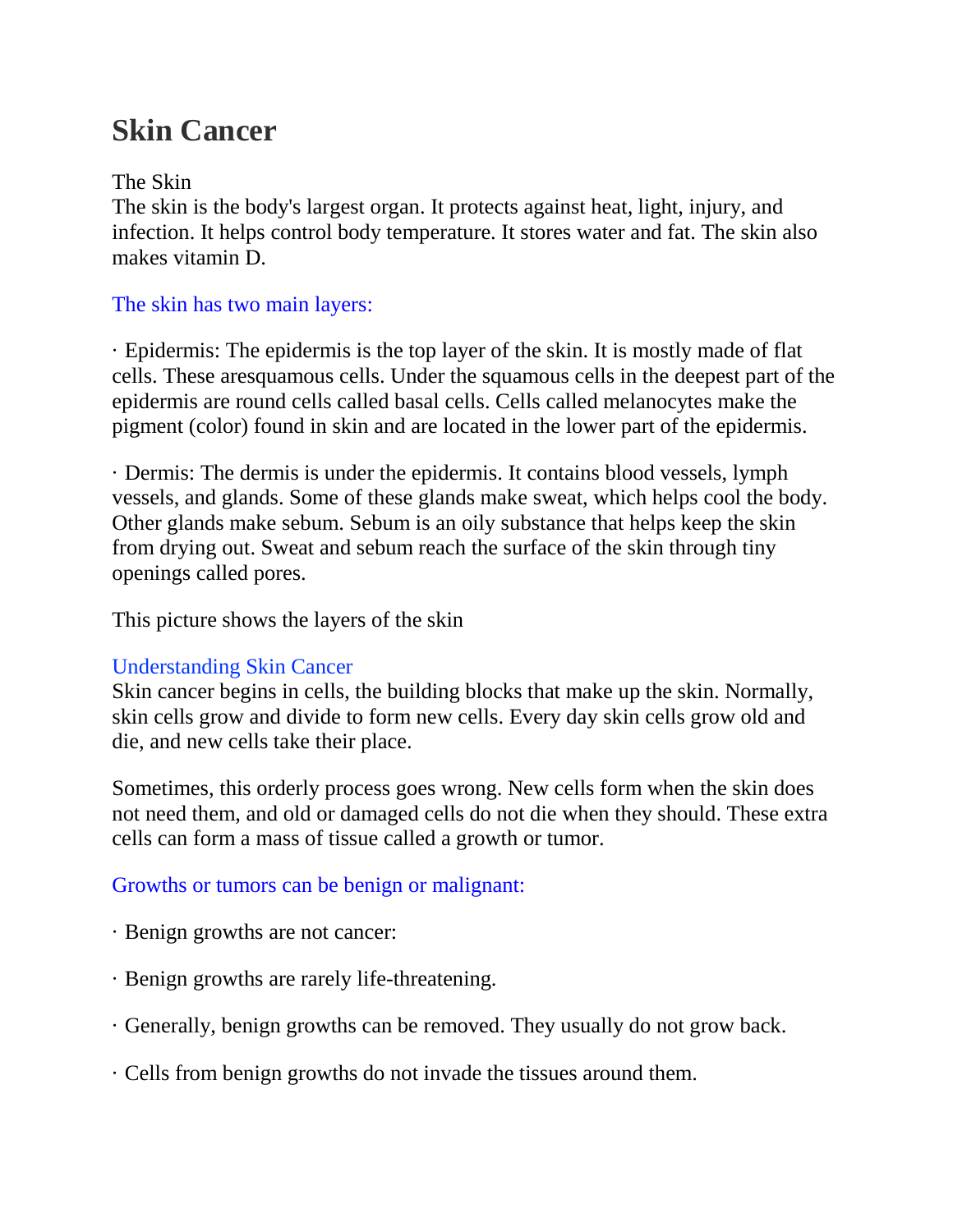- · Cells from benign growths do not spread to other parts of the body.
- · Malignant growths are cancer:

· Malignant growths are generally more serious than benign growths. They may be life-threatening. However, the two most common types of skin cancer cause only about one out of every thousand deaths from cancer.

· Malignant growths often can be removed. But sometimes they grow back.

· Cells from malignant growths can invade and damage nearby tissues and organs.

· Cells from some malignant growths can spread to other parts of the body. The spread of cancer is called metastasis.

#### Types of Skin Cancer

Skin cancers are named for the type of cells that become cancerous.

The two most common types of skin cancer are basal cell cancer and squamous cell cancer. These cancers usually form on the head, face, neck, hands, and arms. These areas are exposed to the sun. But skin cancer can occur anywhere.

· Basal cell skin cancer grows slowly. It usually occurs on areas of the skin that have been in the sun. It is most common on the face. Basal cell cancer rarely spreads to other parts of the body.

· Squamous cell skin cancer also occurs on parts of the skin that have been in the sun. But it also may be in places that are not in the sun. Squamous cell cancer sometimes spreads to lymph nodesand organs inside the body.

If skin cancer spreads from its original place to another part of the body, the new growth has the same kind of abnormal cells and the same name as the primary growth. It is still called skin cancer.

#### Risk Factors

Doctors cannot explain why one person develops skin cancer and another does not. However, we do know that skin cancer is not contagious. You cannot "catch" it from another person.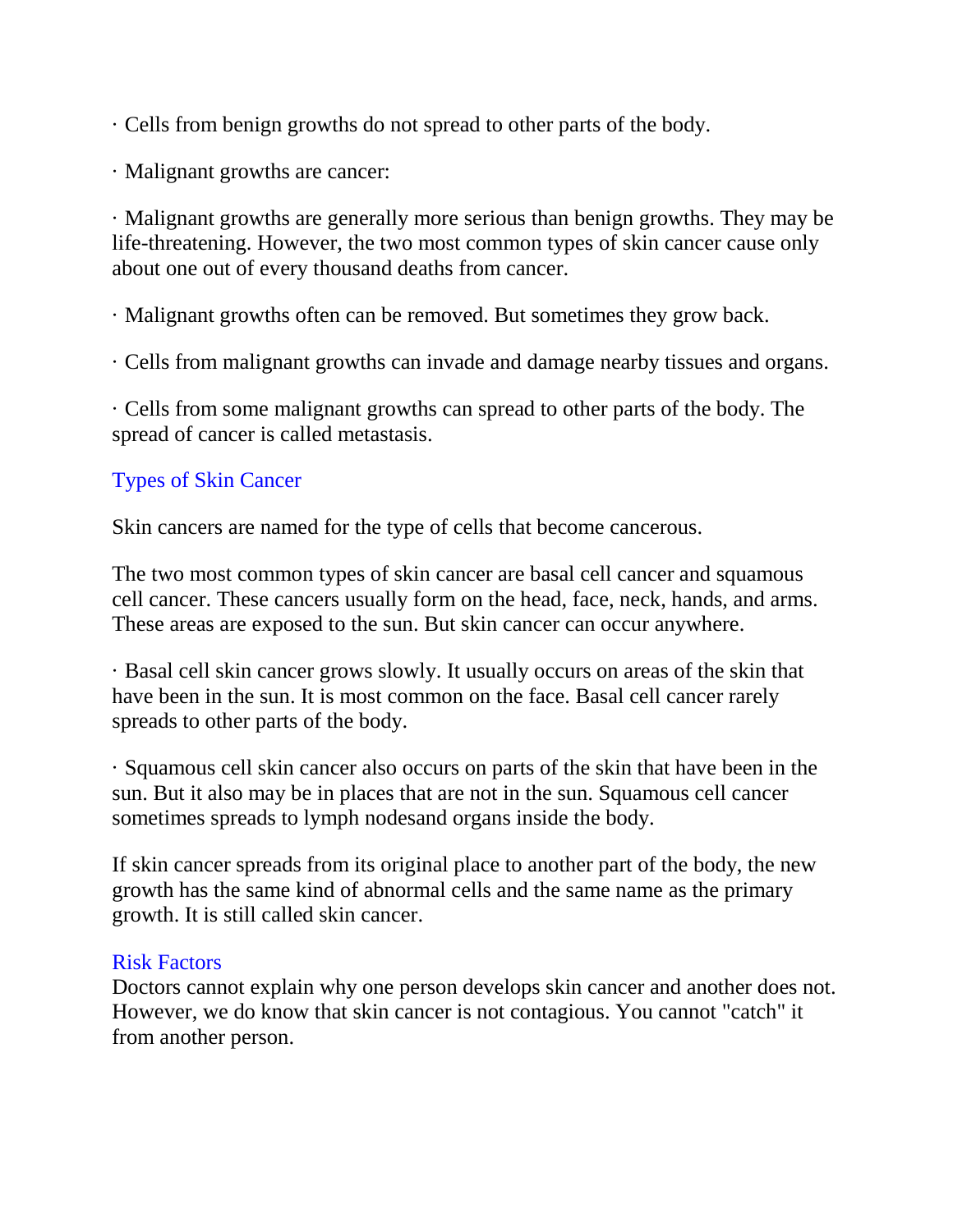Research has shown that people with certain risk factors are more likely than others to develop skin cancer. A risk factor is something that may increase the chance of developing a disease.

Studies have found the following risk factors for skin cancer:

· Ultraviolet (UV) radiation: UV radiation comes from the sun, sunlamps, tanning beds, or tanning booths. A person's risk of skin cancer is related to lifetime exposure to UV radiation. Most skin cancer appears after age 50, but the sun damages the skin from an early age.

UV radiation affects everyone. But people who have fair skin that freckles or burns easily are at greater risk. These people often also have red or blond hair and lightcolored eyes. But even people who tan can get skin cancer.

People who live in areas that get high levels of UV radiation have a higher risk of skin cancer. In the United States, areas in the south (such as Texas and Florida) get more UV radiation than areas in the north (such as Minnesota). Also, people who live in the mountains get high levels of UV radiation.

UV radiation is present even in cold weather or on a cloudy day.

- · Scars or burns on the skin
- · Infection with certain human papillomaviruses
- · Exposure to arsenic at work
- · Chronic skin inflammation or skin ulcers

· Diseases that make the skin sensitive to the sun, such as xeroderma pigmentosum, albinism, and basal cell nevus syndrome

- · Radiation therapy
- · Medical conditions or drugs that suppress the immune system
- · Personal history of one or more skin cancers
- · Family history of skin cancer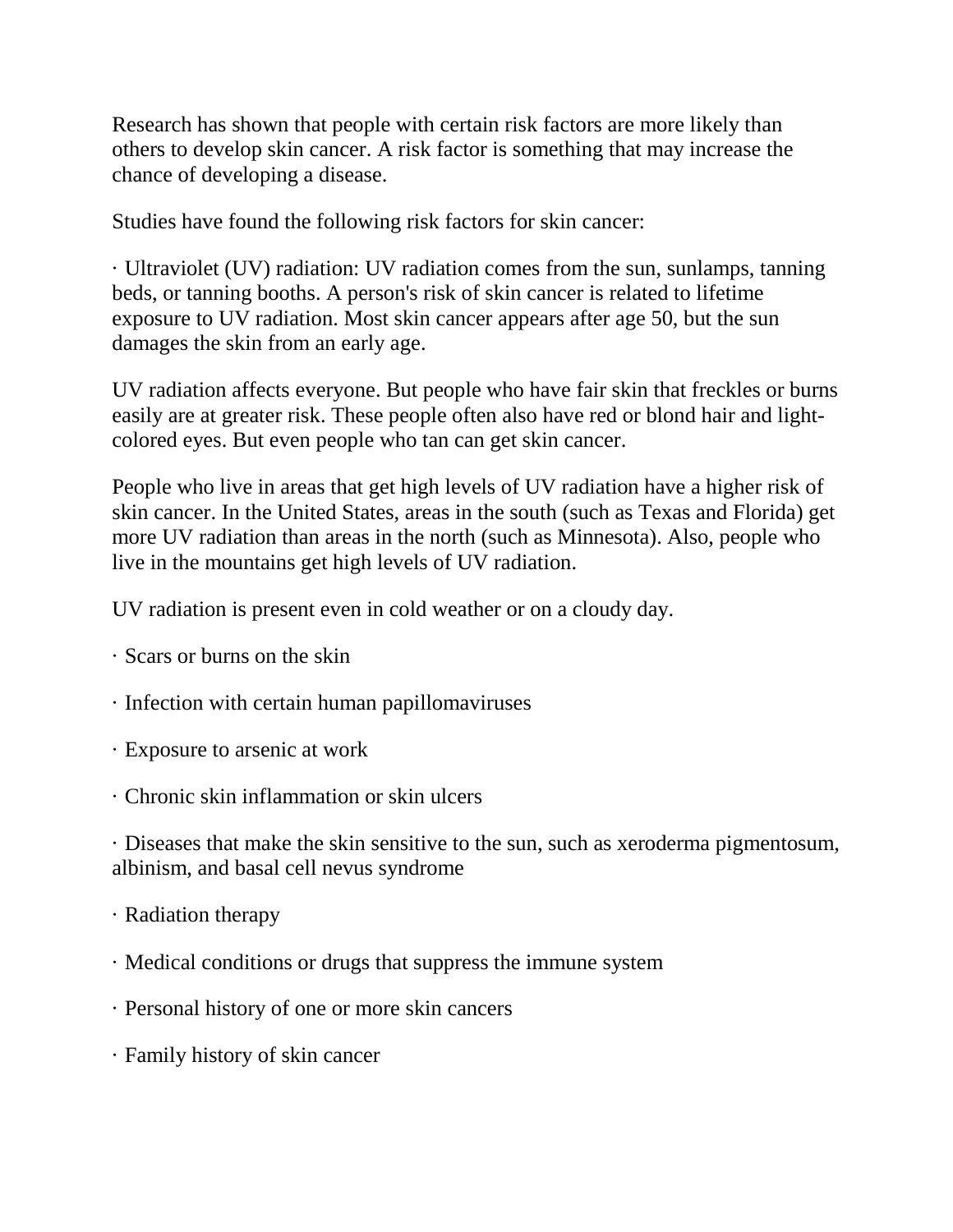· Actinic keratosis: Actinic keratosis is a type of flat, scaly growth on the skin. It is most often found on areas exposed to the sun, especially the face and the backs of the hands. The growths may appear as rough red or brown patches on the skin. They may also appear as cracking or peeling of the lower lip that does not heal. Without treatment, a small number of these scaly growths may turn into squamous cell cancer.

· Bowen's disease: Bowen's disease is a type of scaly or thickened patch on the skin. It may turn into squamous cell skin cancer.

If you think you may be at risk for skin cancer, you should discuss this concern with your doctor. Your doctor may be able to suggest ways to reduce your risk and can plan a schedule for checkups.

## **Prevention**

The best way to prevent skin cancer is to protect yourself from the sun. Also, protect children from an early age. Doctors suggest that people of all ages limit their time in the sun and avoid other sources of UV radiation:

· It is best to stay out of the midday sun (from mid-morning to late afternoon) whenever you can. You also should protect yourself from UV radiation reflected by sand, water, snow, and ice. UV radiation can go through light clothing, windshields, windows, and clouds.

· Wear long sleeves and long pants of tightly woven fabrics, a hat with a wide brim, and sunglasses that absorb UV.

· Use sunscreen lotions. Sunscreen may help prevent skin cancer, especially broadspectrum sunscreen (to filter UVB and UVA rays) with a sun protection factor (SPF) of at least 15. But you still need to avoid the sun and wear clothing to protect your skin.

· Stay away from sunlamps and tanning booths.

#### Symptoms

Most basal cell and squamous cell skin cancers can be cured if found and treated early.

A change on the skin is the most common sign of skin cancer. This may be a new growth, a sore that doesn't heal, or a change in an old growth. Not all skin cancers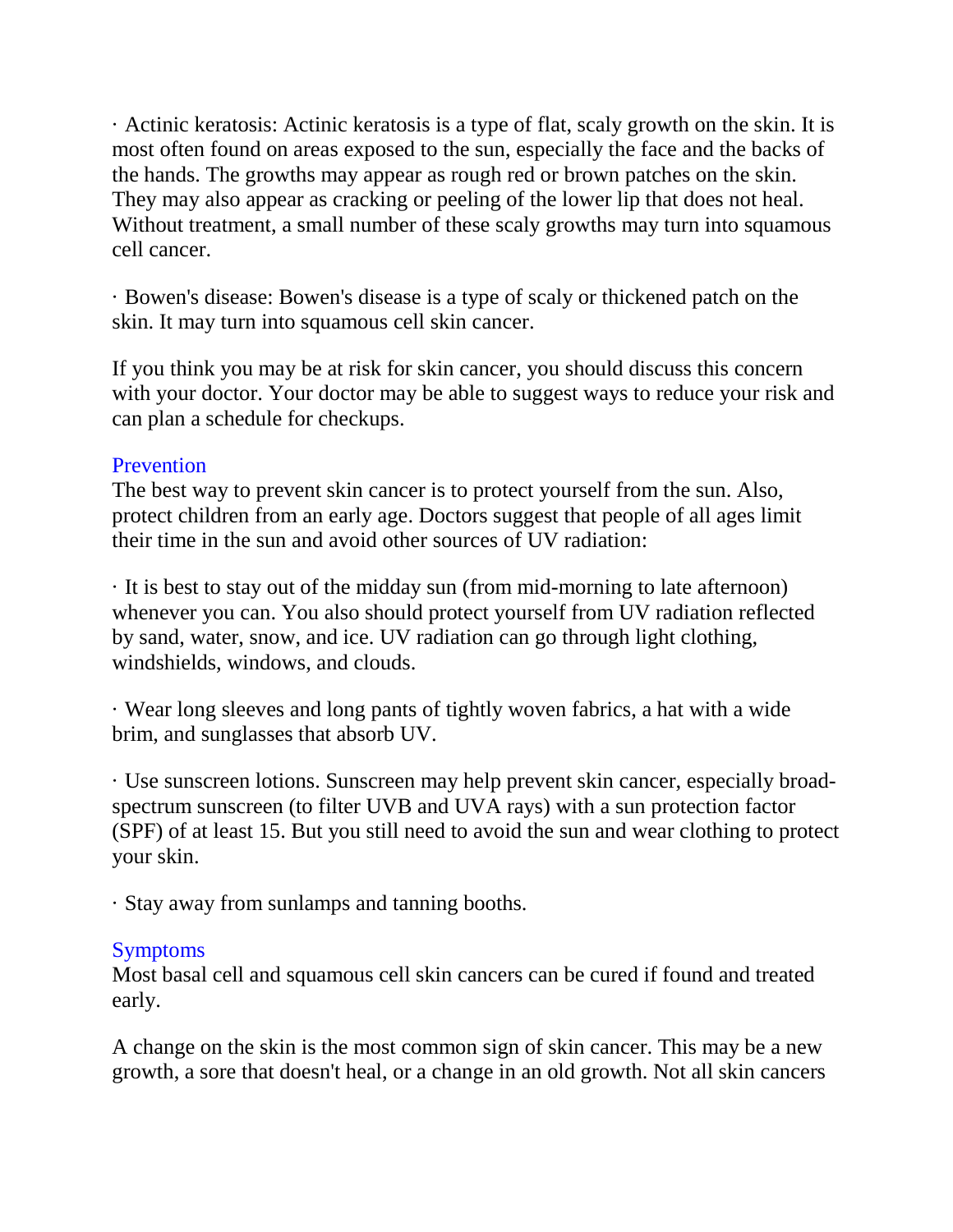look the same. Skin changes to watch for:

- · Small, smooth, shiny, pale, or waxy lump
- · Firm, red lump
- · Sore or lump that bleeds or develops a crust or a scab
- · Flat red spot that is rough, dry, or scaly and may become itchy or tender
- · Red or brown patch that is rough and scaly

Sometimes skin cancer is painful, but usually it is not.

Checking your skin for new growths or other changes is a good idea. A guide for checking your skin isbelow. Keep in mind that changes are not a sure sign of skin cancer. Still, you should report any changes to your health care provider right away. You may need to see a dermatologist, a doctor who has special training in the diagnosis and treatment of skin problems.

# **Diagnosis**

If you have a change on the skin, the doctor must find out whether it is due to cancer or to some other cause. Your doctor removes all or part of the area that does not look normal. The sample goes to a lab. Apathologist checks the sample under a microscope. This is a biopsy. A biopsy is the only sure way to diagnose skin cancer.

You may have the biopsy in a doctor's office or as an outpatient in a clinic or hospital. Where it is done depends on the size and place of the abnormal area on your skin. You probably will have local anesthesia.

There are four common types of skin biopsies:

Punch biopsy: The doctor uses a sharp, hollow tool to remove a circle of tissue from the abnormal area.

Incisional biopsy: The doctor uses a scalpel to remove part of the growth.

Excisional biopsy: The doctor uses a scalpel to remove the entire growth and some tissue around it.

Shave biopsy: The doctor uses a thin, sharp blade to shave off the abnormal growth.

You may want to ask your doctor these questions before having a biopsy:

· Which type of biopsy do you recommend for me?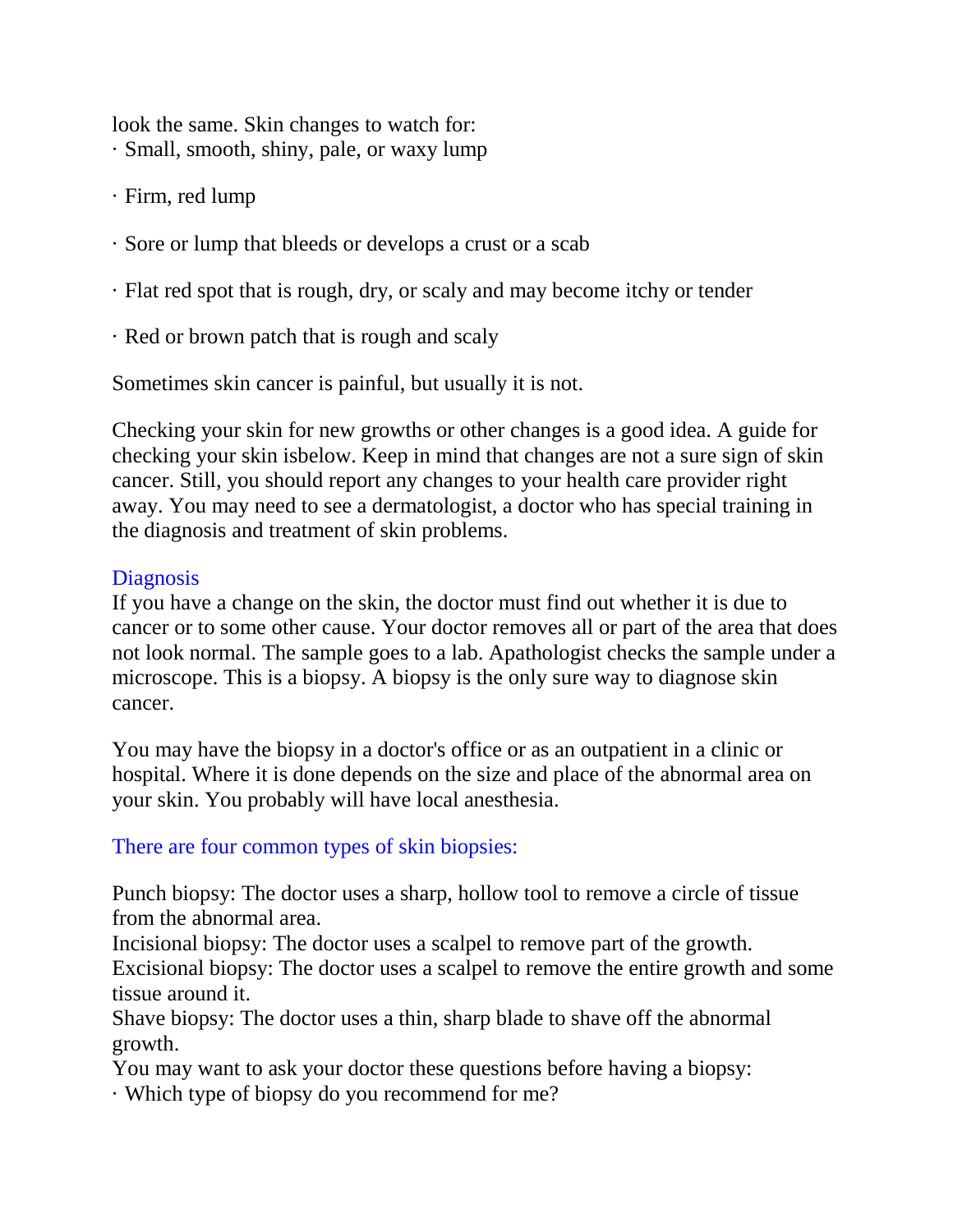- · How will the biopsy be done?
- · Will I have to go to the hospital?
- · How long will it take? Will I be awake? Will it hurt?

· Are there any risks? What are the chances of infection or bleeding after the biopsy?

- · What will my scar look like?
- · How soon will I know the results? Who will explain them to me?

#### Staging

If the biopsy shows that you have cancer, your doctor needs to know the extent (stage) of the disease. In very few cases, the doctor may check your lymph nodes to stage the cancer.

The stage is based on:

- · The size of the growth
- · How deeply it has grown beneath the top layer of skin
- · Whether it has spread to nearby lymph nodes or to other parts of the body

These are the stages of skin cancer:

- · Stage 0: The cancer involves only the top layer of skin. It is carcinoma in situ.
- · Stage I: The growth is 2 centimeters wide (three-quarters of an inch) or smaller.
- · Stage II: The growth is larger than 2 centimeters wide (three-quarters of an inch).

· Stage III: The cancer has spread below the skin to cartilage, muscle, bone, or to nearby lymph nodes. It has not spread to other places in the body.

#### Treatment

Getting a Second Opinion Treatment Methods

#### **Surgery**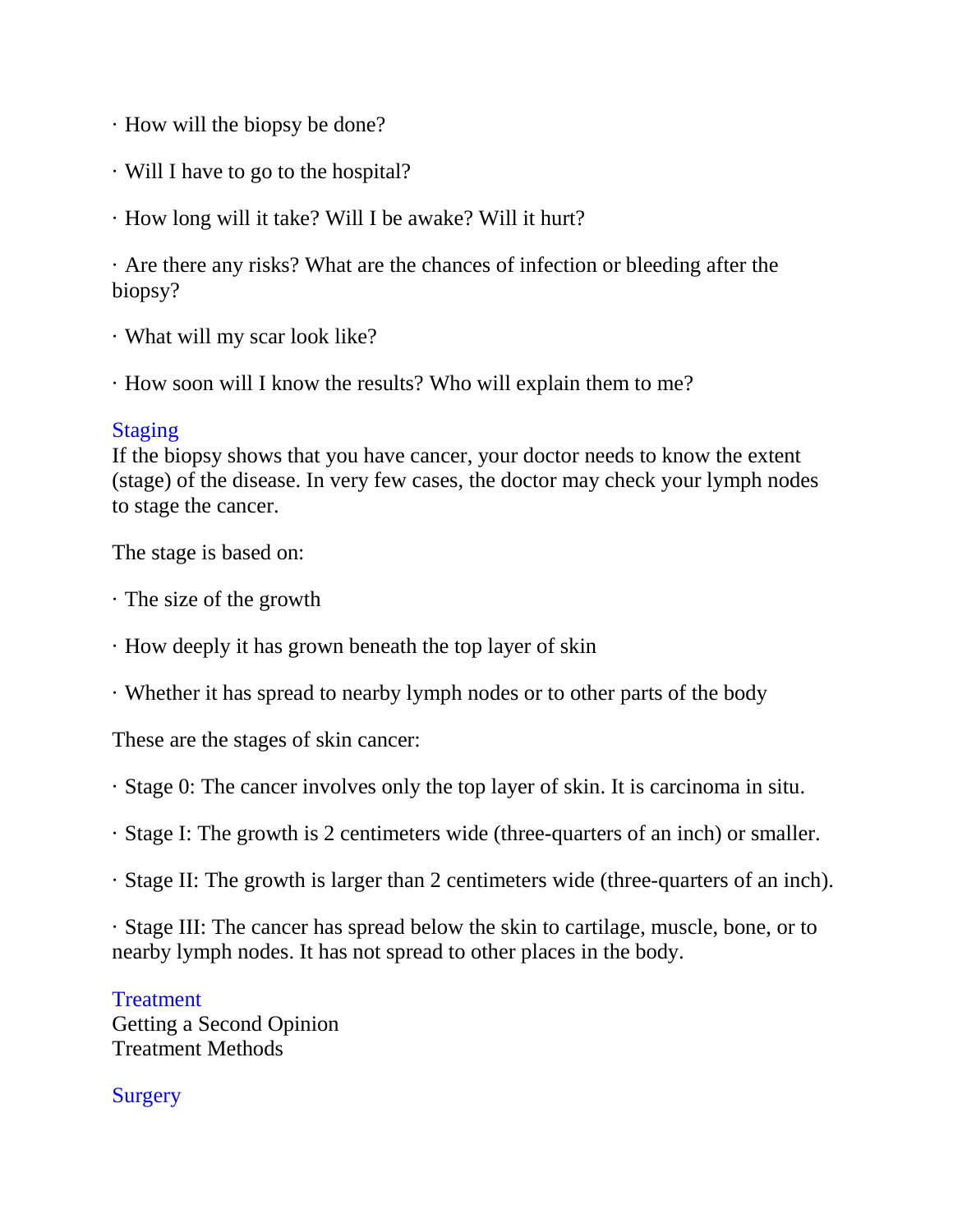- Topical Chemotherapy
- Photodynamic Therapy
- Radiation Therapy

Sometimes all of the cancer is removed during the biopsy. In such cases, no more treatment is needed. If you do need more treatment, your doctor will describe your options.

Treatment for skin cancer depends on the type and stage of the disease, the size and place of the growth, and your general health and medical history. In most cases, the aim of treatment is to remove or destroy the cancer completely.

It often helps to make a list of questions before an appointment. To help remember what the doctor says, you may take notes or ask whether you may use a tape recorder. You may also want to have a family member or friend with you when you talk to the doctor -- to take part in the discussion, to take notes, or just to listen.

Your doctor may refer you to a specialist, or you may ask for a referral. Specialists who treat skin cancer include dermatologists, surgeons, and radiation oncologists.

# Getting a Second Opinion

Before you have treatment, you might want a second opinion about the diagnosis and treatment plan. Many insurance companies cover a second opinion if you or your doctor requests it. It may take some time and effort to gather medical records and arrange to see another doctor. Usually it is not a problem to take several weeks to get a second opinion. In most cases, the delay will not make treatment less effective. To make sure, you should discuss this delay with your doctor. Sometimes people with skin cancer need treatment right away.

There are a number of ways to find a doctor for a second opinion:

· Your doctor may refer you to one or more specialists. At cancer centers, several specialists often work together as a team.

· NCI's Cancer Information Service, at 1-800-4-CANCER, can tell you about nearby treatment centers. Information Specialists also can provide online assistance through LiveHelp athttp://www.cancer.gov/cis.

· A local or state medical society, a nearby hospital, or a medical school can usually provide the names of specialists.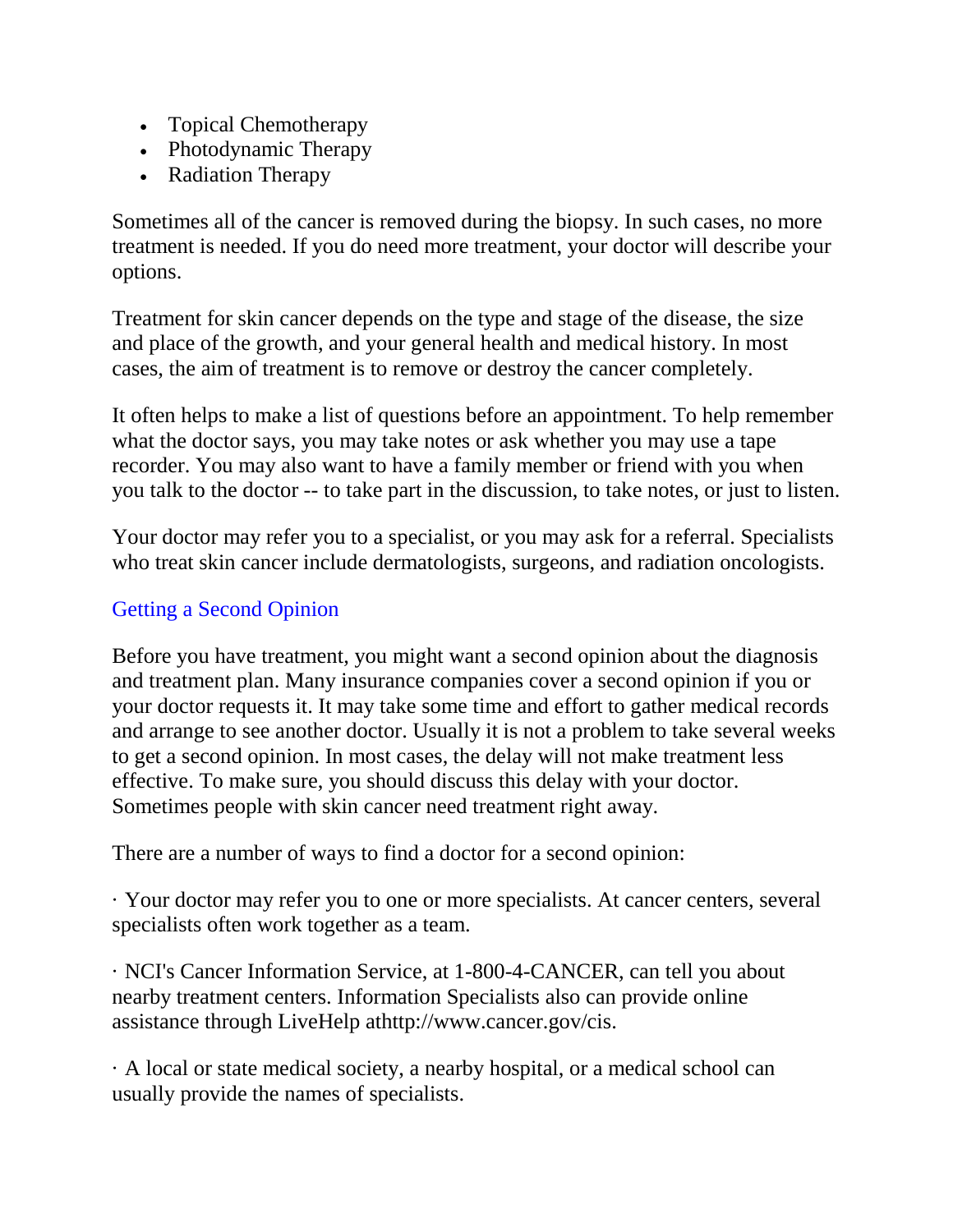· NCI provides a helpful fact sheet called "How To Find a Doctor or Treatment Facility If You Have Cancer."

You may want to ask the doctor these questions before treatment begins:

- · What is the stage of the disease?
- · What are my treatment choices? Which do you recommend for me? Why?
- · What are the expected benefits of each kind of treatment?

· What are the risks and possible side effects of each treatment? What can we do to control my side effects?

· Will the treatment affect my appearance? If so, can a reconstructive surgeon or plastic surgeonhelp?

- · Will treatment affect my normal activities? If so, for how long?
- · What is the treatment likely to cost? Does my insurance cover this treatment?
- · How often should I have checkups?
- · Would a clinical trial (research study) be appropriate for me?

# Treatment Methods

Your doctor can describe your treatment choices and what to expect. You and your doctor can work together to develop a treatment plan that meets your needs.

Surgery is the usual treatment for people with skin cancer. In some cases, the doctor may suggesttopical chemotherapy, photodynamic therapy, or radiation therapy.

Because skin cancer treatment may damage healthy cells and tissues, unwanted side effects sometimes occur. Side effects depend mainly on the type and extent of the treatment. Side effects may not be the same for each person.

Before treatment starts, your doctor will tell you about possible side effects and suggest ways to help you manage them.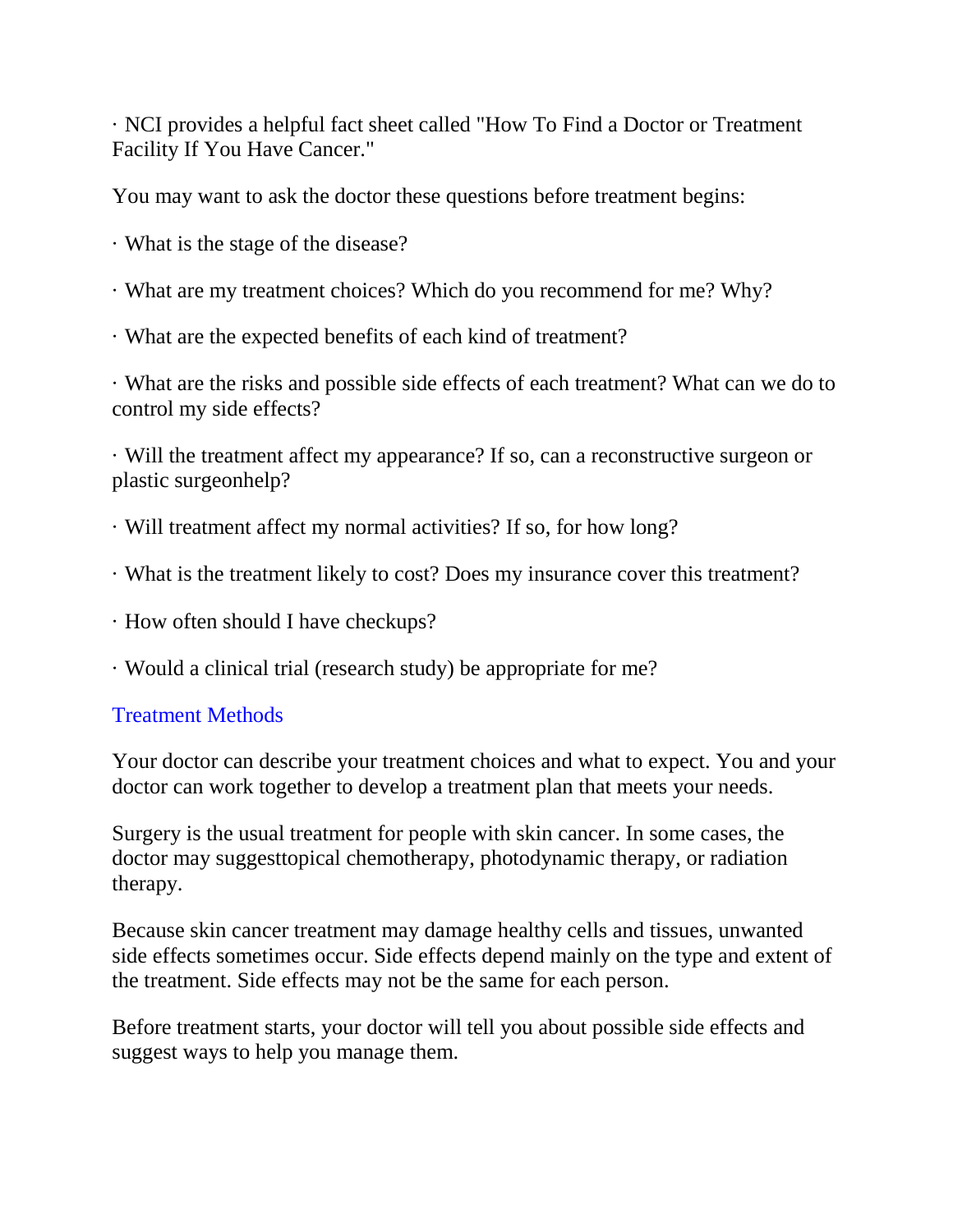Many skin cancers can be removed quickly and easily. Even so, you may need supportive care to control pain and other symptoms, to relieve the side effects of treatment, and to ease emotional concerns. Information about such care is available on NCI's Web site at http://www.cancer.gov/cancertopics/coping, and from Information Specialists at 1-800-4-CANCER or LiveHelp.

You may want to talk to your doctor about taking part in a clinical trial, a research study of new ways to treat cancer or prevent it from coming back. The section on "The Promise of Cancer Research" has more information about clinical trials.

## **Surgery**

Surgery to treat skin cancer may be done in one of several ways. The method your doctor uses depends on the size and place of the growth and other factors.

Your doctor can further describe these types of surgery:

· Excisional skin surgery is a common treatment to remove skin cancer. After numbing the area, the surgeon removes the growth with a scalpel. The surgeon also removes a border of skin around the growth. This skin is the margin. The margin is examined under a microscope to be certain that all the cancer cells have been removed. The size of the margin depends on the size of the growth.

· Mohs surgery (also called Mohs micrographic surgery) is often used for skin cancer. The area of the growth is numbed. A specially trained surgeon shaves away thin layers of the growth. Each layer is immediately examined under a microscope. The surgeon continues to shave away tissue until no cancer cells can be seen under the microscope. In this way, the surgeon can remove all the cancer and only a small bit of healthy tissue.

· Electrodesiccation and curettage is often used to remove small basal cell skin cancers. The doctor numbs the area to be treated. The cancer is removed with a sharp tool shaped like a spoon. This tool is a curette. An electric current is sent into the treated area to control bleeding and kill any cancer cells that may be left. Electrodesiccation and curettage is usually a fast and simple procedure.

· Cryosurgery is often used for people who are not able to have other types of surgery. It uses extreme cold to treat early stage or very thin skin cancer. Liquid nitrogen creates the cold. The doctor applies liquid nitrogen directly to the skin growth. This treatment may cause swelling. It also may damage nerves, which can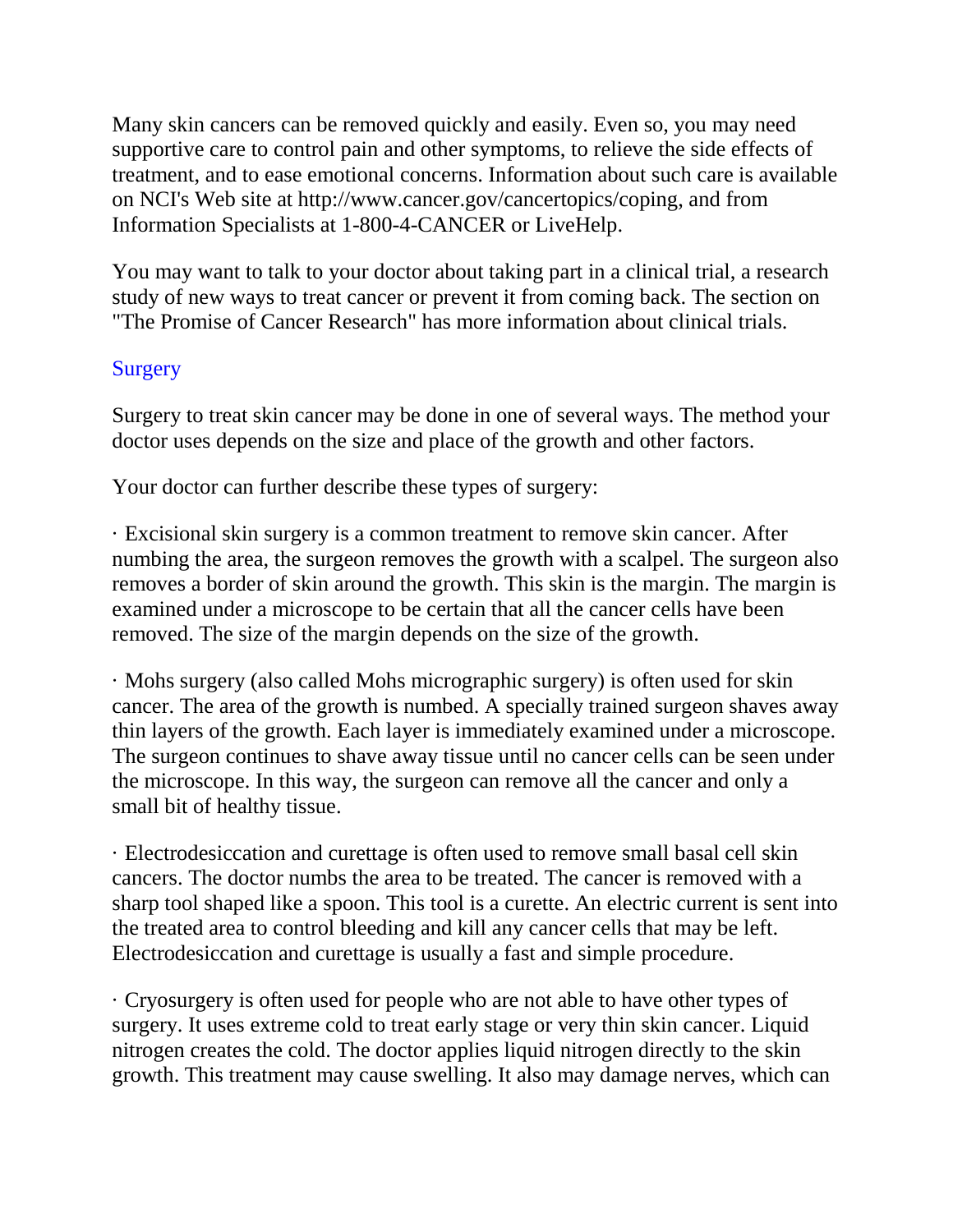cause a loss of feeling in the damaged area. The NCI fact sheet "Cryosurgery in Cancer Treatment: Questions and Answers" has more information.

· Laser surgery uses a narrow beam of light to remove or destroy cancer cells. It is most often used for growths that are on the outer layer of skin only. The NCI fact sheet "Lasers in Cancer Treatment: Questions and Answers" has more information.

· Grafts are sometimes needed to close an opening in the skin left by surgery. The surgeon first numbs and then removes a patch of healthy skin from another part of the body, such as the upper thigh. The patch is then used to cover the area where skin cancer was removed. If you have a skin graft, you may have to take special care of the area until it heals.

The time it takes to heal after surgery is different for each person. You may be uncomfortable for the first few days. However, medicine can usually control the pain. Before surgery, you should discuss the plan for pain relief with your doctor or nurse. After surgery, your doctor can adjust the plan if you need more pain relief.

Surgery nearly always leaves some type of scar. The size and color of the scar depend on the size of the cancer, the type of surgery, and how your skin heals.

For any type of surgery, including skin grafts or reconstructive surgery, it is important to follow your doctor's advice on bathing, shaving, exercise, or other activities.

You may want to ask your doctor these questions about surgery:

- · What kind of surgery will I have?
- · Will I need a skin graft?

· What will the scar look like? Can anything be done to help reduce the scar? Will I need plastic surgery or reconstructive surgery?

- · How will I feel after the operation?
- · If I have pain, how will it be controlled?
- · Will I have to stay in the hospital?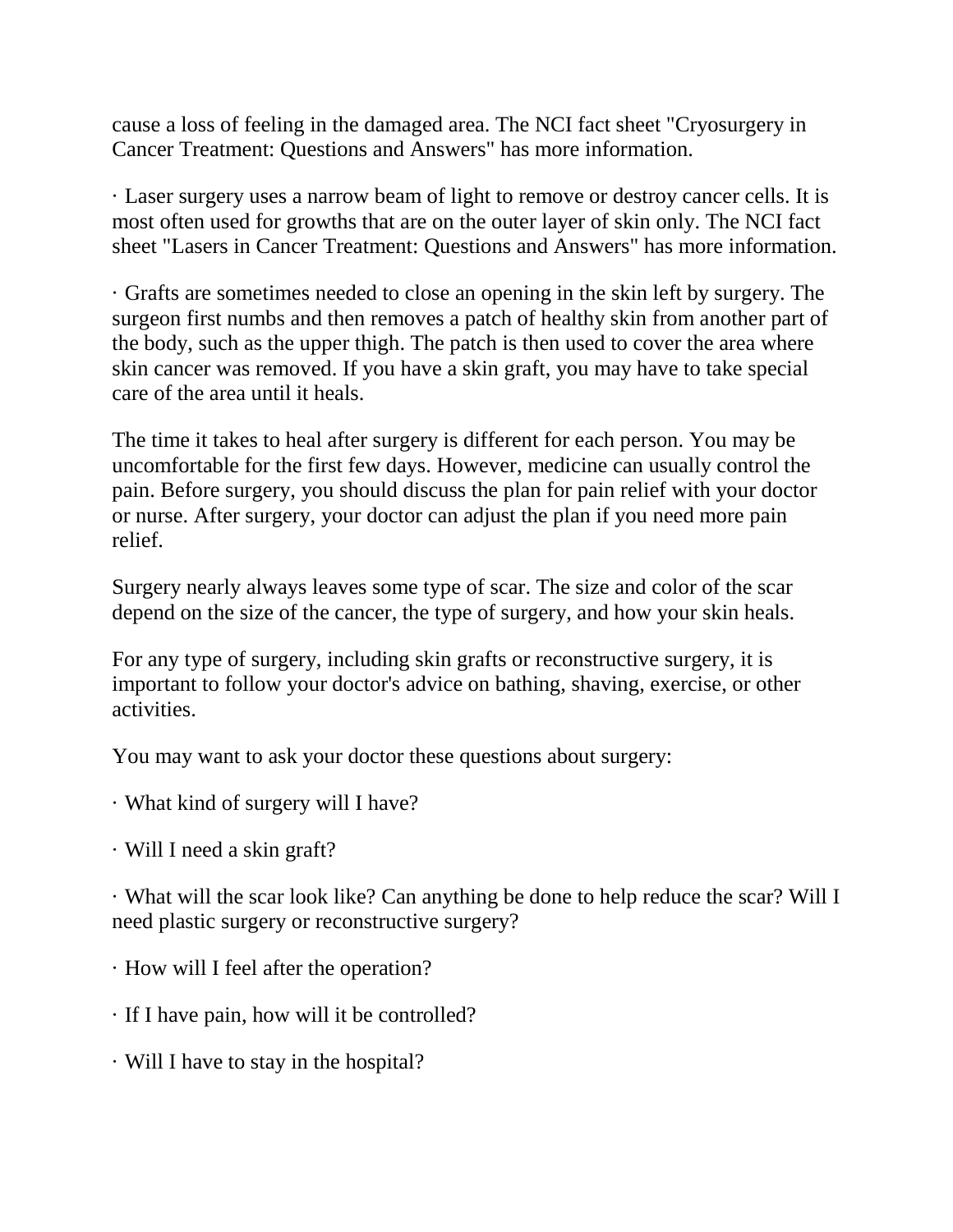· Am I likely to have infection, swelling, blistering, or bleeding, or to get a scab where the cancer was removed?

# Topical Chemotherapy

Chemotherapy uses anticancer drugs to kill skin cancer cells. When a drug is put directly on the skin, the treatment is topical chemotherapy. It is most often used when the skin cancer is too large for surgery. It is also used when the doctor keeps finding new cancers.

Most often, the drug comes in a cream or lotion. It is usually applied to the skin one or two times a day for several weeks. A drug called fluorouracil (5-FU) is used to treat basal cell and squamous cell cancers that are in the top layer of the skin only. A drug called imiquimod also is used to treat basal cell cancer only in the top layer of skin.

These drugs may cause your skin to turn red or swell. It also may itch, hurt, ooze, or develop a rash. It may be sore or sensitive to the sun. These skin changes usually go away after treatment is over. Topical chemotherapy usually does not leave a scar. If healthy skin becomes too red or raw when the skin cancer is treated, your doctor may stop treatment.

You may want to ask your doctor these questions about topical chemotherapy:

· Do I need to take special care when I put chemotherapy on my skin? What do I need to do? Will I be sensitive to the sun?

· When will treatment start? When will it end?

## Photodynamic Therapy

Photodynamic therapy (PDT) uses a chemical along with a special light source, such as a laser light, to kill cancer cells. The chemical is a photosensitizing agent. A cream is applied to the skin or the chemical is injected. It stays in cancer cells longer than in normal cells. Several hours or days later, the special light is focused on the growth. The chemical becomes active and destroys nearby cancer cells.

PDT is used to treat cancer on or very near the surface of the skin.

The side effects of PDT are usually not serious. PDT may cause burning or stinging pain. It also may cause burns, swelling, or redness. It may scar healthy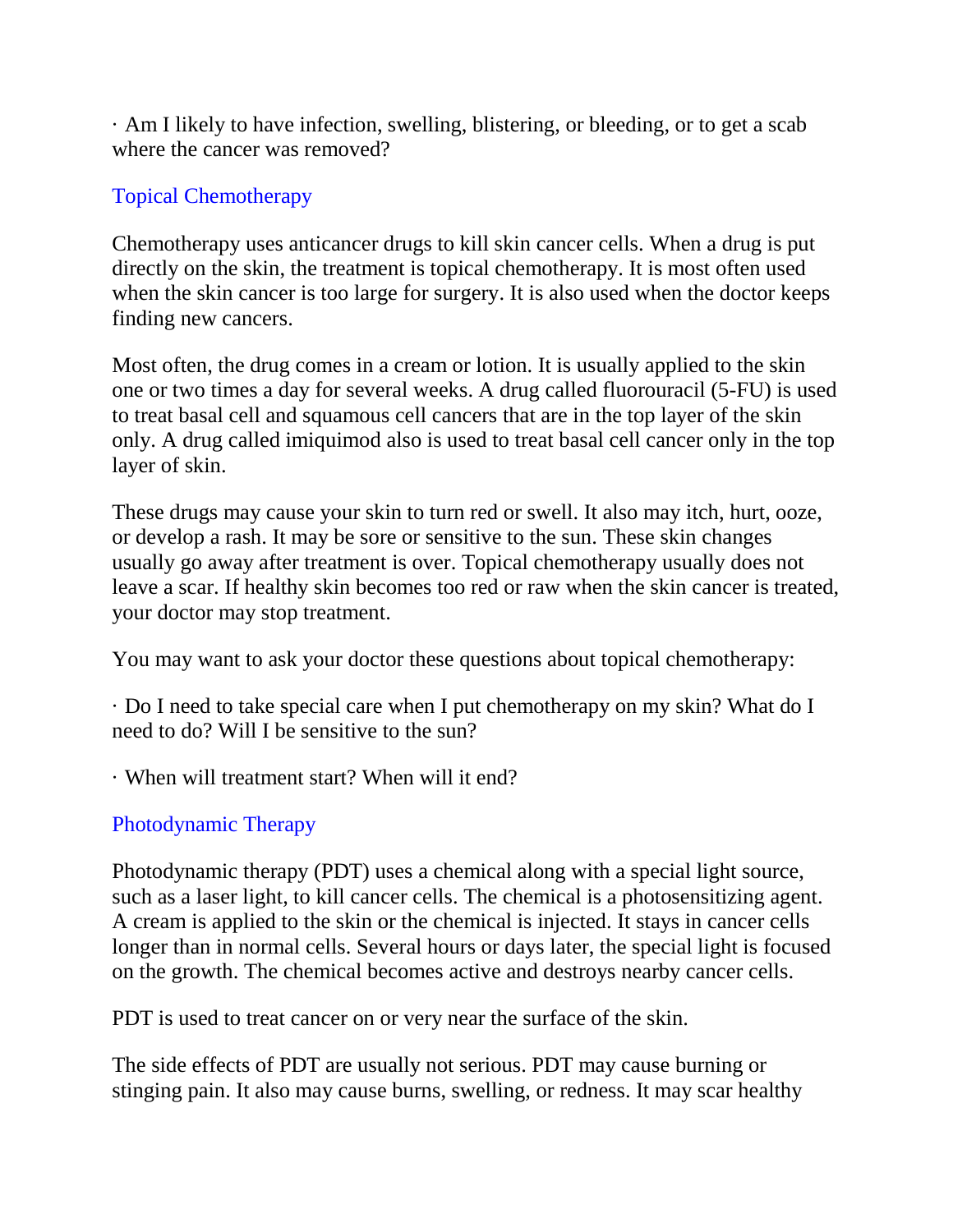tissue near the growth. If you have PDT, you will need to avoid direct sunlight and bright indoor light for at least 6 weeks after treatment.

The NCI fact sheet "Photodynamic Therapy for Cancer: Questions and Answers" has more information.

You may want to ask your doctor these questions about PDT:

- · Will I need to stay in the hospital while the chemical is in my body?
- · Will I need to have the treatment more than once?

## Radiation Therapy

Radiation therapy (also called radiotherapy) uses high-energy rays to kill cancer cells. The rays come from a large machine outside the body. They affect cells only in the treated area. This treatment is given at a hospital or clinic in one dose or many doses over several weeks.

Radiation is not a common treatment for skin cancer. But it may be used for skin cancer in areas where surgery could be difficult or leave a bad scar. You may have this treatment if you have a growth on your eyelid, ear, or nose. It also may be used if the cancer comes back after surgery to remove it.

Side effects depend mainly on the dose of radiation and the part of your body that is treated. During treatment your skin in the treated area may become red, dry, and tender. Your doctor can suggest ways to relieve the side effects of radiation therapy. Also, the NCI booklet Radiation Therapy and You offers more information.

You may want to ask your doctor these questions about radiation therapy:

· How will I feel after the radiation?

· Am I likely to have infection, swelling, blistering, or bleeding, or to get a scar in the treated area?

· How should I take care of the treated area?

## Follow-up Care

Follow-up care after treatment for skin cancer is important. Your doctor will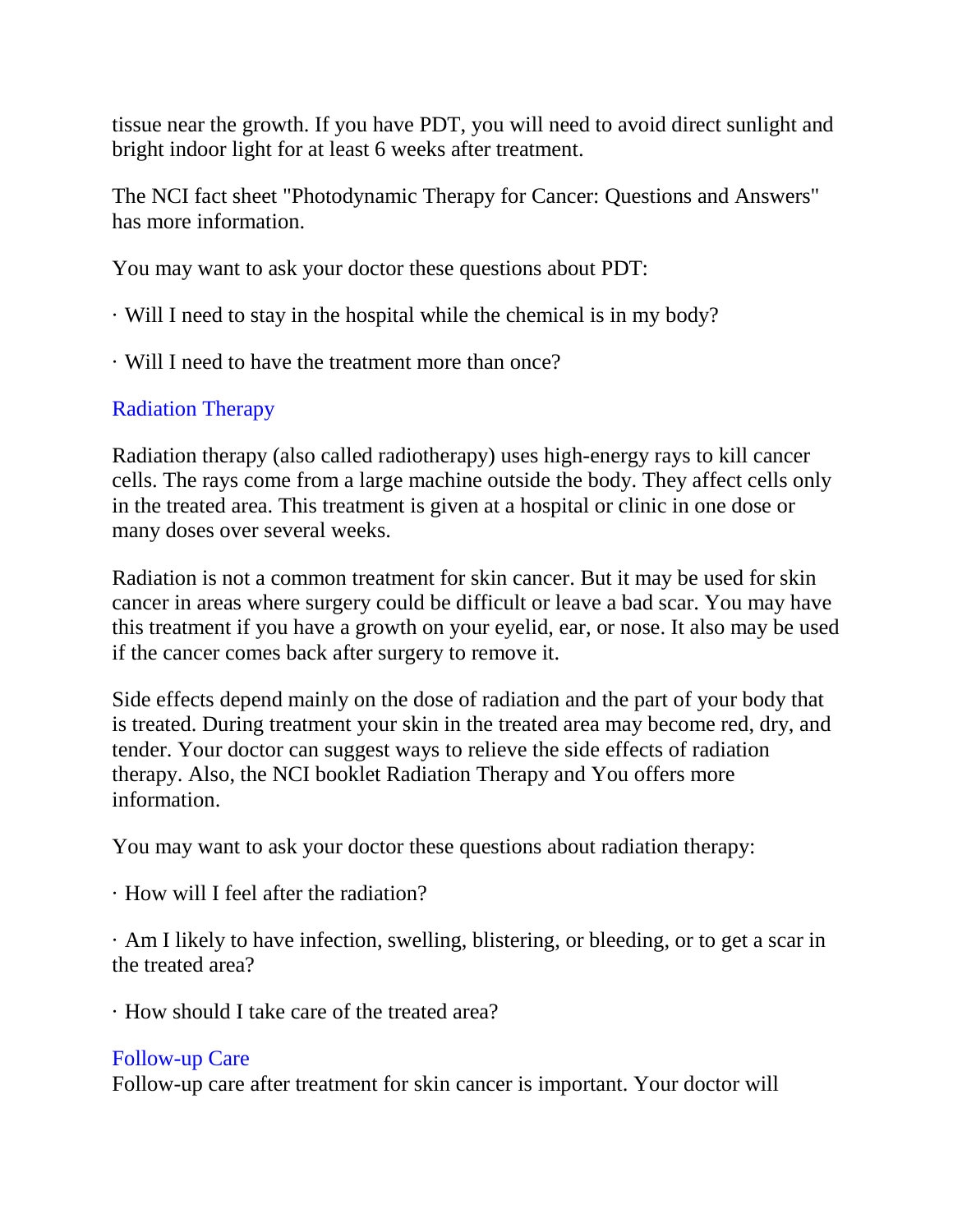monitor your recovery and check for new skin cancer. New skin cancers are more common than having a treated skin cancer spread. Regular checkups help ensure that any changes in your health are noted and treated if needed. Between scheduled visits, you should check your skin regularly. You will find a guide for checking your skin below. You should contact the doctor if you notice anything unusual. It also is important to follow your doctor's advice about how to reduce your risk of developing skin cancer again.

Facing Forward: Life After Cancer Treatment is an NCI booklet for people who have completed their treatment. It answers questions about follow-up care and other concerns. It has tips for making the best use of medical visits. It also suggests ways to talk with the doctor about creating a plan of action for your recovery and future health.

#### How To Do a Skin Self-Exam

Your doctor or nurse may suggest that you do a regular skin self-exam to check for skin cancer, includingmelanoma.

The best time to do this exam is after a shower or bath. You should check your skin in a room with plenty of light. You should use a full-length mirror and a handheld mirror. It's best to begin by learning where your birthmarks, moles, and other marks are and their usual look and feel.

Check for anything new:

- · New mole (that looks different from your other moles)
- · New red or darker color flaky patch that may be a little raised
- · New flesh-colored firm bump
- · Change in the size, shape, color, or feel of a mole
- · Sore that does not heal

Check yourself from head to toe. Don't forget to check your back, scalp, genital area, and between your buttocks.

· Look at your face, neck, ears, and scalp. You may want to use a comb or a blow dryer to move your hair so that you can see better. You also may want to have a